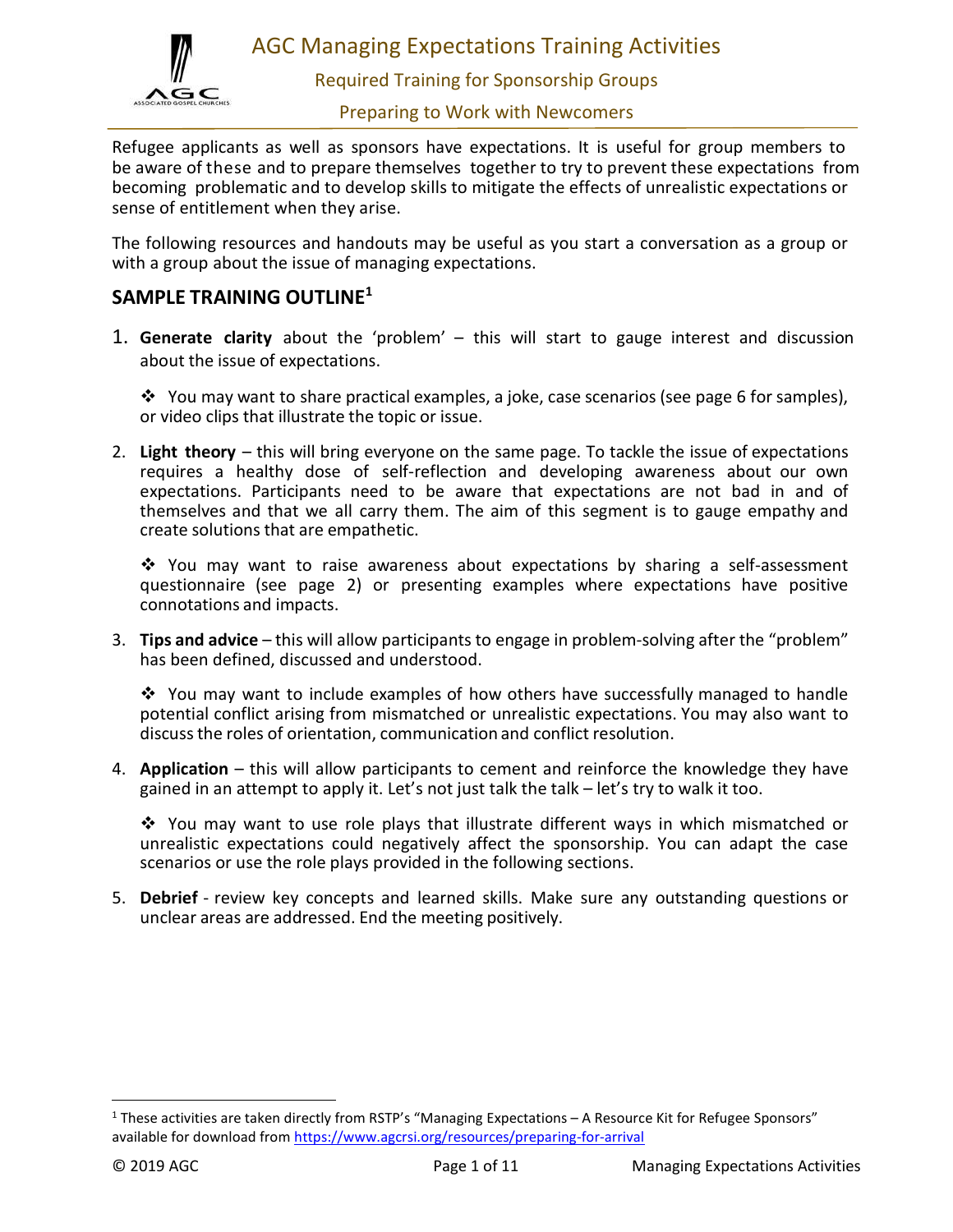# SELF-ASSESSMENT

You may want to distribute these questions as an exercise in self-reflection or a starting point in small group discussion at the beginning of a group meeting or training sessions. It is important for facilitators to clarify that there are no right or wrong answers to these questions. The purpose is for participants to become aware of their own expectations and to take responsibility for them, without being judged by others. The questions are not designed to be discussed in a larger group setting.

To get to know one another, we need to look at ourselves. What motives me? What makes me disappointed or feel frustrated? What expectations do I have? Take a moment to answer and reflect on the following questions:

- 1. Motivations:
	- a. Why am I involved in refugee sponsorship?
	- b. What will I get out of a successful sponsorship?
- 2. Resourcefulness:
	- a. On a scale of 1 ('not at all') to 5 ('extremely'), how would you rate your own level of resourcefulness? What makes you a 1, 2, 3, 4 or 5?
	- b. You may not always get what you want, but do you always get what you need? How so? What do you do or say to accomplish this? Do you have a strategy?
- 3. Secondary migration:
	- a. How would I feel if the sponsored refugee were to express their intentions of moving to another city during the first week after arrival in Canada?
	- b. What if they expressed this in the twelfth month of the sponsorship? Would there be a difference in my reaction/feelings? If so, why?
	- c. How would I feel if the sponsored refugee were to catch a connecting flight to another city on the way to our community?
	- d. How would secondary migration affect me personally? How might it affect our sponsoring group? How could it affect the receiving community?
	- e. How will secondary migration impact the refugee(s)?
- 4. Outcomes:
	- a. How would I feel if the sponsored refugees refused to attend language classes?
	- b. How would I react if the sponsored refugee did not send their children to school?
	- c. What would I do if the refugees did not like the accommodation that we arranged for them? What if they did not get along with the landlord?
	- d. How would I react if the refugee had a health condition which were not disclosed before their arrival?
	- e. How would I manage if their health/mental health deteriorated after arrival?
	- f. What if the sponsored person does not cooperate with the group?
	- g. What if they rely on information from friends and relatives rather than the group?
	- h. What general outcome(s) do I hope for?
	- i. What would a sponsorship breakdown mean to me?
	- j. Would I get involved in another sponsorship? Why or why not?

Alternatively, as a facilitator, you may want to ask some of the questions out loud to get people thinking – but remember, do not point to any particular person to answer the question. These are rhetorical questions, designed to get people to self-reflect and empathize.

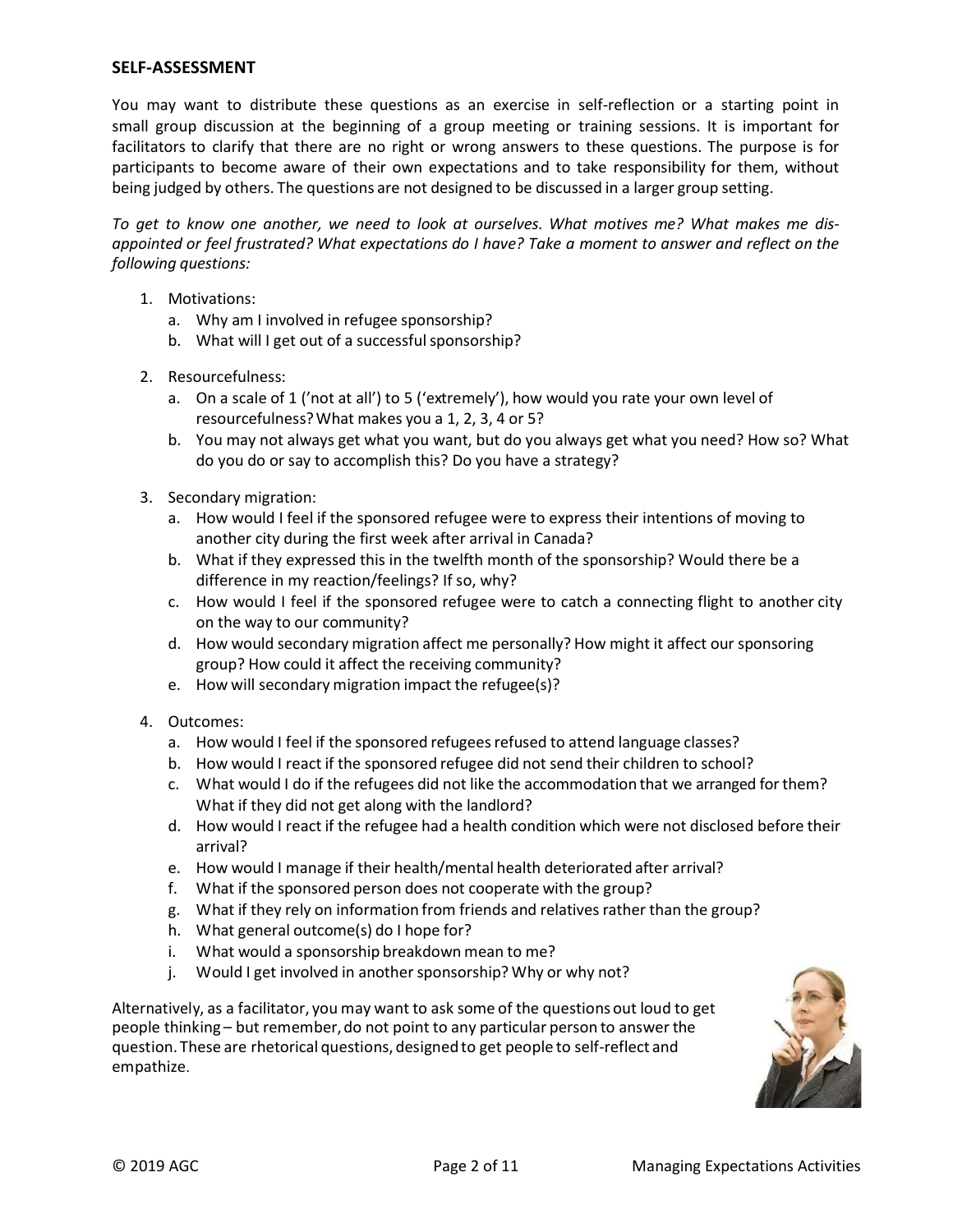# EXPECTATIONS VIDEO DISCUSSION

### Video: 'Refugee Sponsorship and Expectations: Sponsor and Refugees Perspectives'

The RSTP interviewed sponsored refugees and members of various refugee sponsoring groups about their expectations in the context of the private sponsorship of refugees program. Their answers were videotaped and compiled as a resource that can be used in trainings of refugee sponsoring groups. The video has also been posted on the RSTP YouTube channel and can be found at: http://youtu.be/JvWbp\_d5ivU.

The video is divided into two parts: the first part features responses from members of refugee sponsoring groups, while the second part focuses on the anticipations, discoveries, hopes and challenges experienced by sponsored refugees after their arrival.

The following video segments and accompanying discussion questions illustrate what potential expectations there could be on the part of sponsored refugees and refugee sponsors.

### Sponsors' Expectations

Video segment: 5:53 minutes – 10:11 minutes



# Activity:

1. Inform participants about the video they are about to watch.

2. Ask them to list all the expectations that the interviewed sponsors had of the refugees they would sponsor and of the refugee sponsorship itself.

3. Play the segment identified above.

4. After playing the video, ask participants to tell you what they have listed and record these on a flip chart.

# Debrief:

1. Ask participants if they are surprised at the length of this list. Ask them why or why not?

2. Are there any expectations that surprised them and/

or they disagree with?

- 3. Do any of these expectations sound familiar?
- 4. Are there any expectations that they would add?

Allow for the conversation to develop; moderate where needed.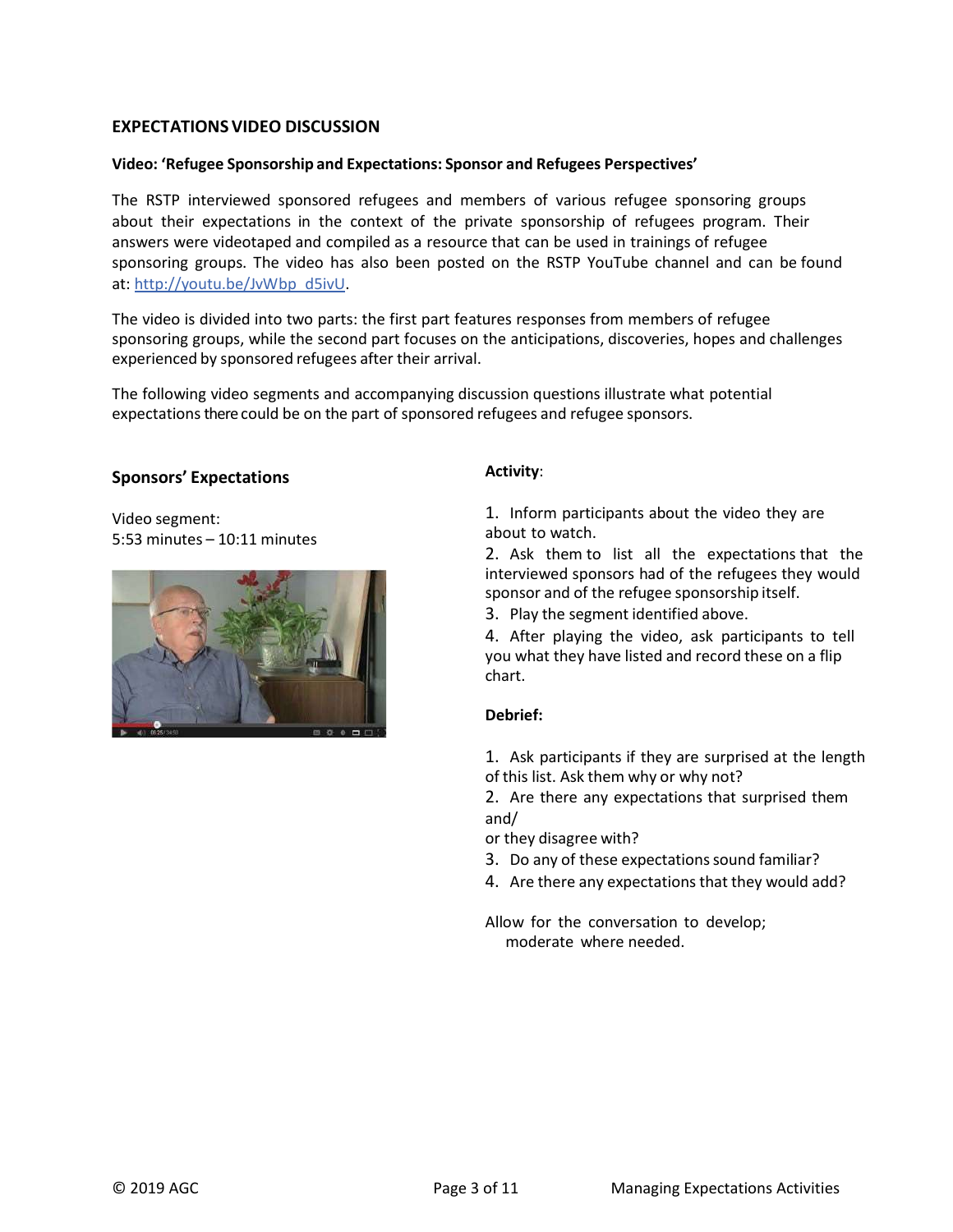# Sponsored Refugees' Expectations

Video segments: 16:09 minutes – 18:07 minutes & 19:33 minutes – 22:41 minutes



# Activity:

1. Before showing the next segment, ask participants to talk in their groups about the kinds of expectations that sponsored refugees might have after their arrival in Canada. Ask one person in each group to note these down. They will be discussed after watching the video.

2. Inform participants about the video they are about to watch.

3. Ask them to take note of what interviewees were surprised about and what initial expectations they said they had.

4. Play the segment identified above.

5. After playing the video, ask participants to tell you what they have listed and record these on a flip chart.

#### Debrief:

1. How does the list on the flip chart compare to the list of expectations they had discussed previously in their small groups?

2. Were there any surprises? Did the interviewed refugees mention things that surprised you or you did not expect?

3. How do the expectations of refugees compare with the expectations from the sponsors? What similarities and differences did you notice?

# Activity:

1. Having watched the previous video segments, ask participants to briefly discuss in their small groups, to identify some of the expectations that could potentially become problematic, and to brainstorm how they might prepare to either avoid or mitigate the impact of such expectations.

2. Time permitting; ask one to three groups to briefly share what they have come up with.

3. Show the video segment above to add to what participants have already mentioned.

#### Debrief:

1. Briefly ask participants if they have any comments.

#### Managing Expectations

Video Segment: 11:46 minutes – 14:00 minutes

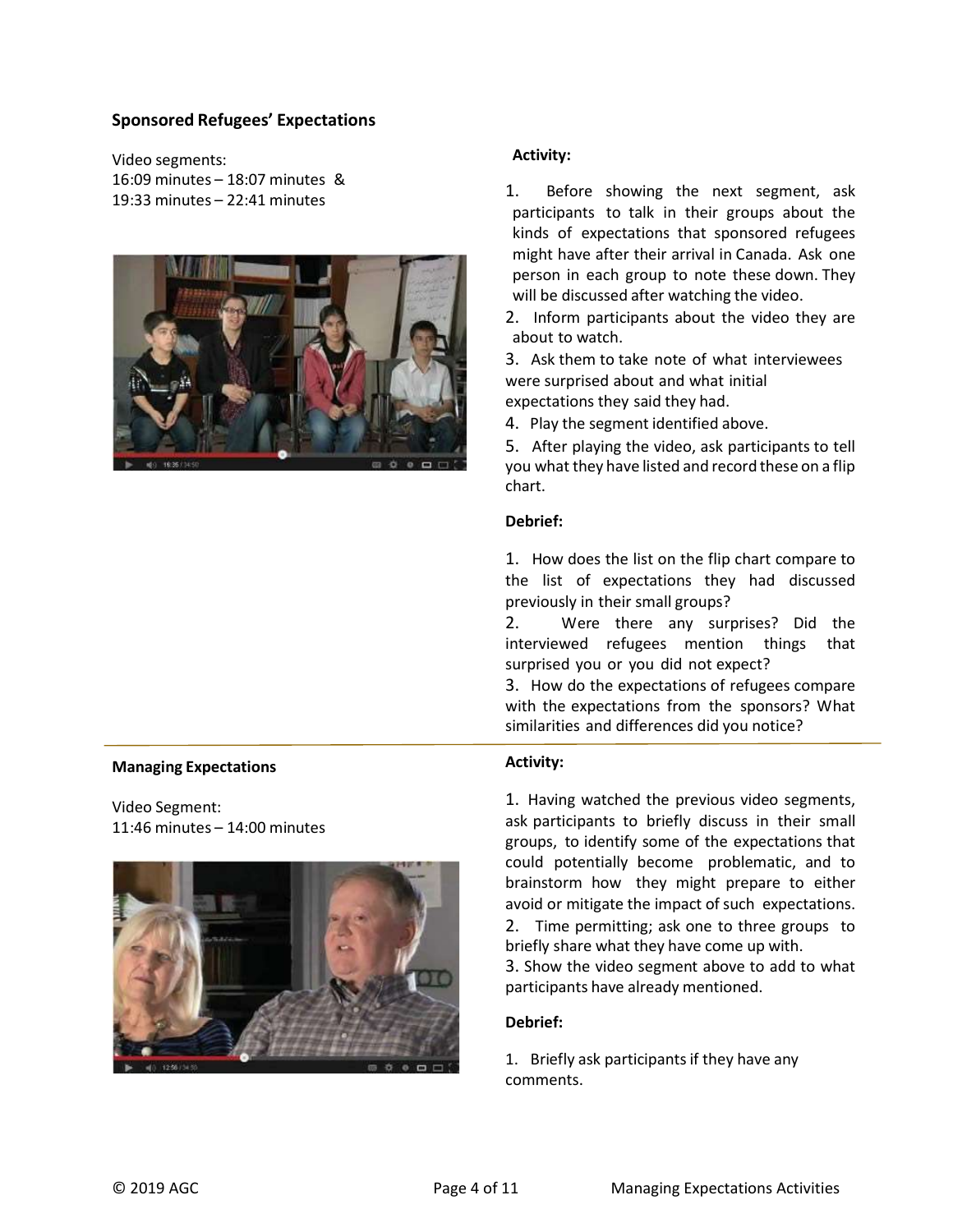# ROLE PLAYS & SCENARIOS

You may want to provide participants with role plays, have them act them out, discuss and then debrief together or allow participants to develop their own role plays and then perform it in front of the larger group, discuss and debrief together. The latter version works well with participants who have experience as refugee sponsors.

Always debrief role plays in large group or small group discussions:

- Any comments, impressions, feedback from the audience?
- Ask actors: How did it feel playing…? Ask audience: How would you
- have handled the situation differently, if you were…?

If you do not have any role plays or case scenarios to work with, you may want to start a group exercise by instructing participants to share and discuss examples where it was challenging to interact and/or meet the needs of sponsored newcomers due to unrealistic or mismatched expectations.

Ask participants to pick one of the scenarios that were shared in their group, and to prepare a three-minute role play that illustrates:

- What happened in that situation
- What the challenge was

• How the persons involved were able (or unable) to overcome that challenge. Alternatively, your role play can illustrate how you would have liked to handle the situation.

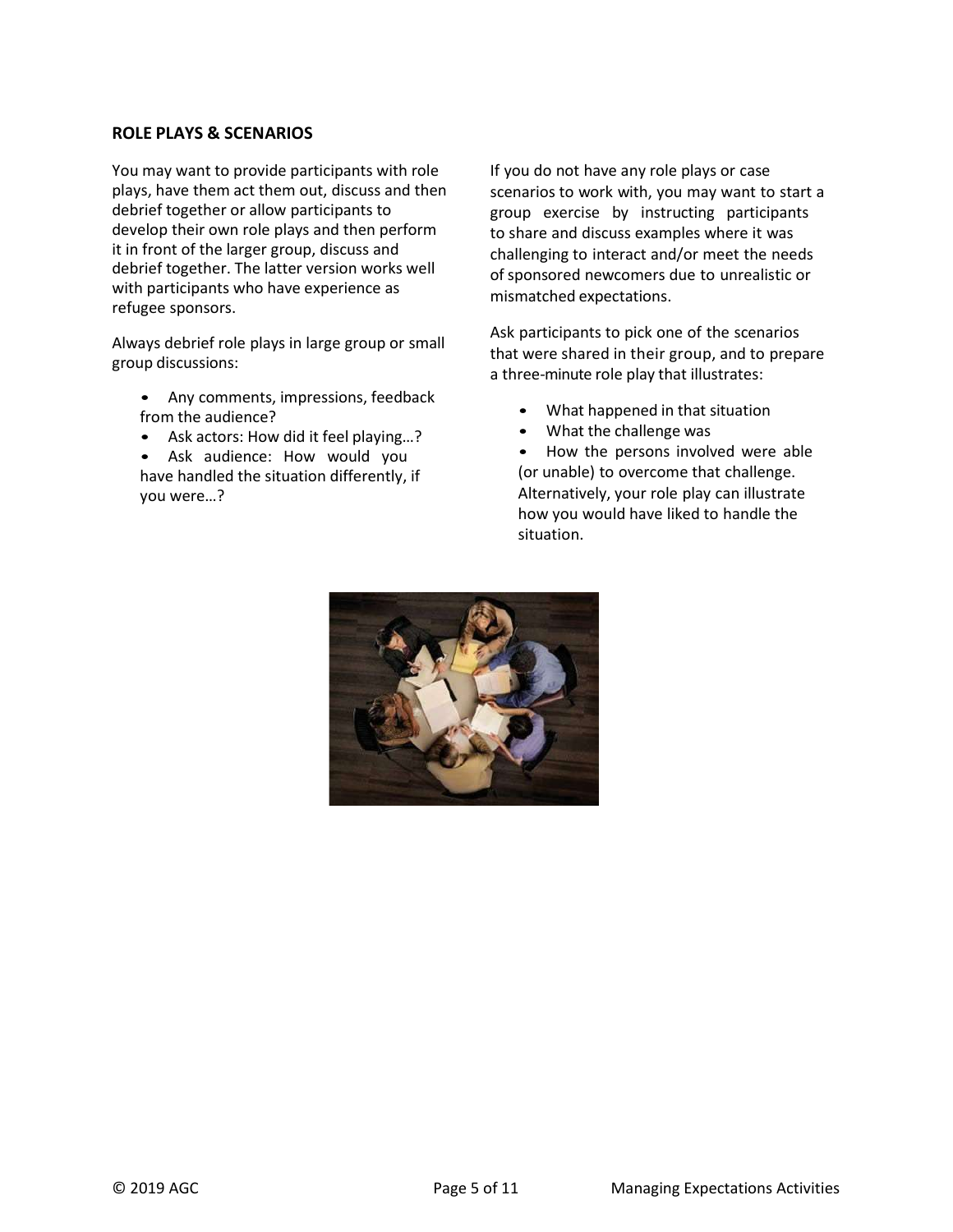# Sample role play: At the refugee committee meeting<sup>2</sup>

We can't underestimate the importance of coming to an agreement about the main issues of sponsorship before the people arrive…

Alice: Greetings, everyone. Can we call this meeting to order? Let's begin with a review of our sponsorship of Miroslav and the family. How long is it now?

Ben: Seven months. Time to get Miroslav out to work!

Alice: Well, hang on a minute, Ben. His English still needs a lot of work. If he stops studying now, he'll pretty much be condemned to the lowest paying jobs. And he has no idea how to even look for a job in Canada. He'll need training for that, too. If he goes to work now, his life will hardly be better than it was in Europe.

Ben: Miroslav has had all the basic ESL classes now. (That should be good enough. Lots of people come here with less help than that - and they make it!) And Dina's working- it's good enough for her.

Alice: I wish Ben would try to understand what they're going through. He just doesn't seem to get it.) I don't think that's quite fair, Ben. Dina works as a cleaner- when there is work. She hasn't had many hours lately. And you know, she doesn't get much chance to talk when she's at work, so her English isn't benefiting from this job at all.

Ben: (They've got a better life just being in Canada. We can't hand feed them forever.) They're safe and they have the chance to work. There are lots of others that need our help. We should be directing our money toward them now.

Alice: Well, we've committed to supporting them for a year. I think they should have some say in what they want to do. Miroslav wants to study more, I think. Then, when he gets a decent job, Dina can quit cleaning and go to classes.

Ben: (I know that Jim Brown would give him a job on his pig farm.) I still think they can work and study if they want. If they couldn't, you know - I wouldn't push for it. But I really feel that we should be looking to help a new family now. We gave Miro and Dina their chance.

Alice: Well, what about the kids. They'll be in school and there'll be a lot of extras coming up for them. Miro had a good job before they had to run. If he gets a good base in English, he should be able to build a career here, too. And a better life.

Ben: ( She needs to be more realistic!) You're not convincing me, Alice. I thought that we agreed: one year's support or until they got working, whichever came first. So, I think we should help him get to work – starting now.



<sup>&</sup>lt;sup>2</sup> Courtesy of Maggie Hosgood and the Refugee Advisory Group of the United Church, Vancouver, BC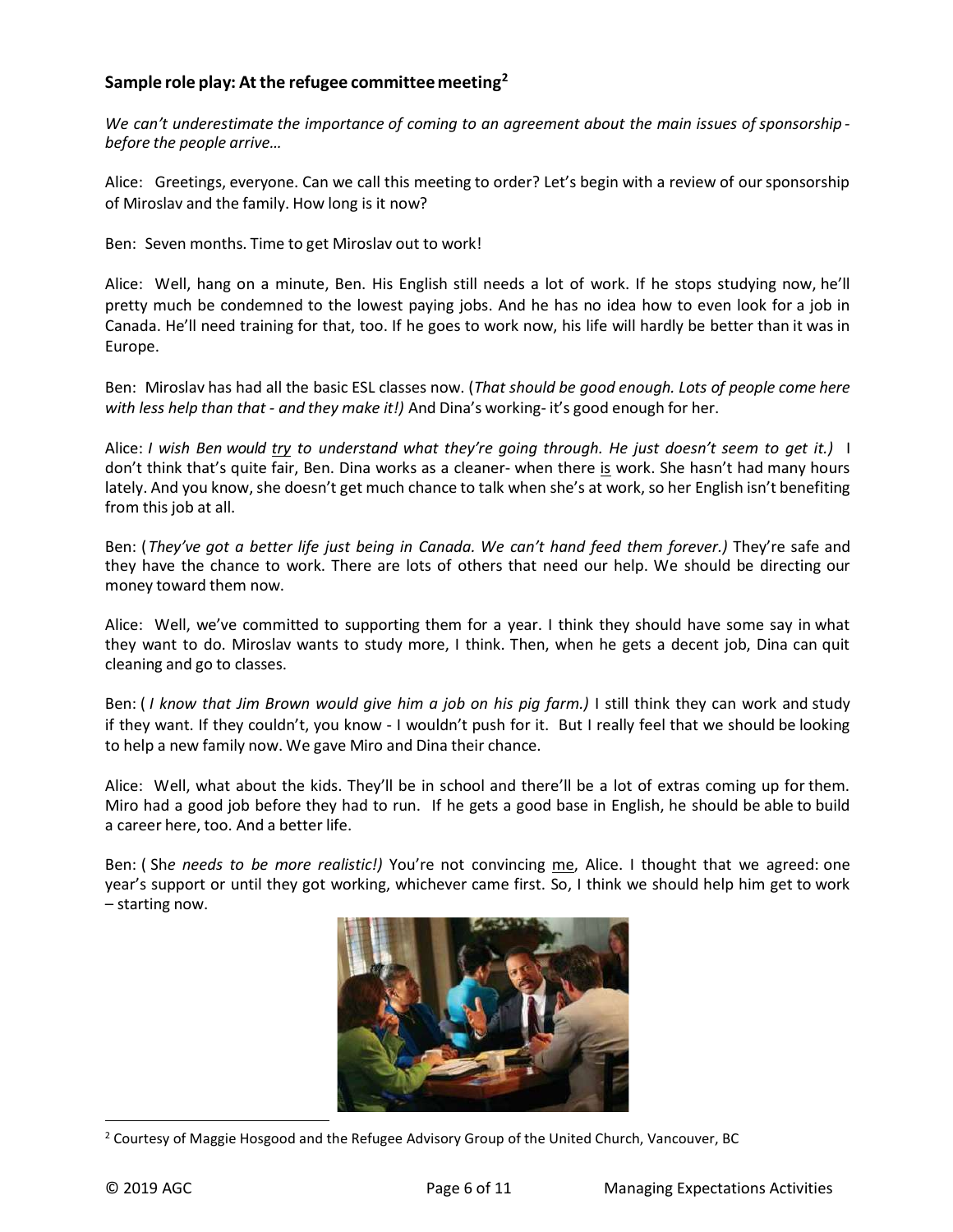# Miroslav and Dina's point of view

Miroslav: You are late tonight, Dina. How was your day?

Dina: Oh, Miro, I am so tired tonight. We had to clean a house so dirty pigs would not live in it! And the smell! It was terrible!

Miroslav: I feel so bad that you must do this work. As soon as I get a good job you can stop cleaning and stay at home with the children.

Dina: Oh, Miro … I don't know if I want to stay at home. That is lonely, too. And I want to study English, too. It's too bad we both couldn't study together: It's your turn now. And if you study hard then you can get a real job, like back home. Not like me.

Miroslav: But I always have worked for the family. I should be working now - any job!

Dina: No, Miro! We agreed! For one year you study, you get good enough English. Then you get a good job. With the church money and my work, we can get by for a while.

Miroslav: Tonight, we are tired. We don't argue – okay? Make us a coffee, eh.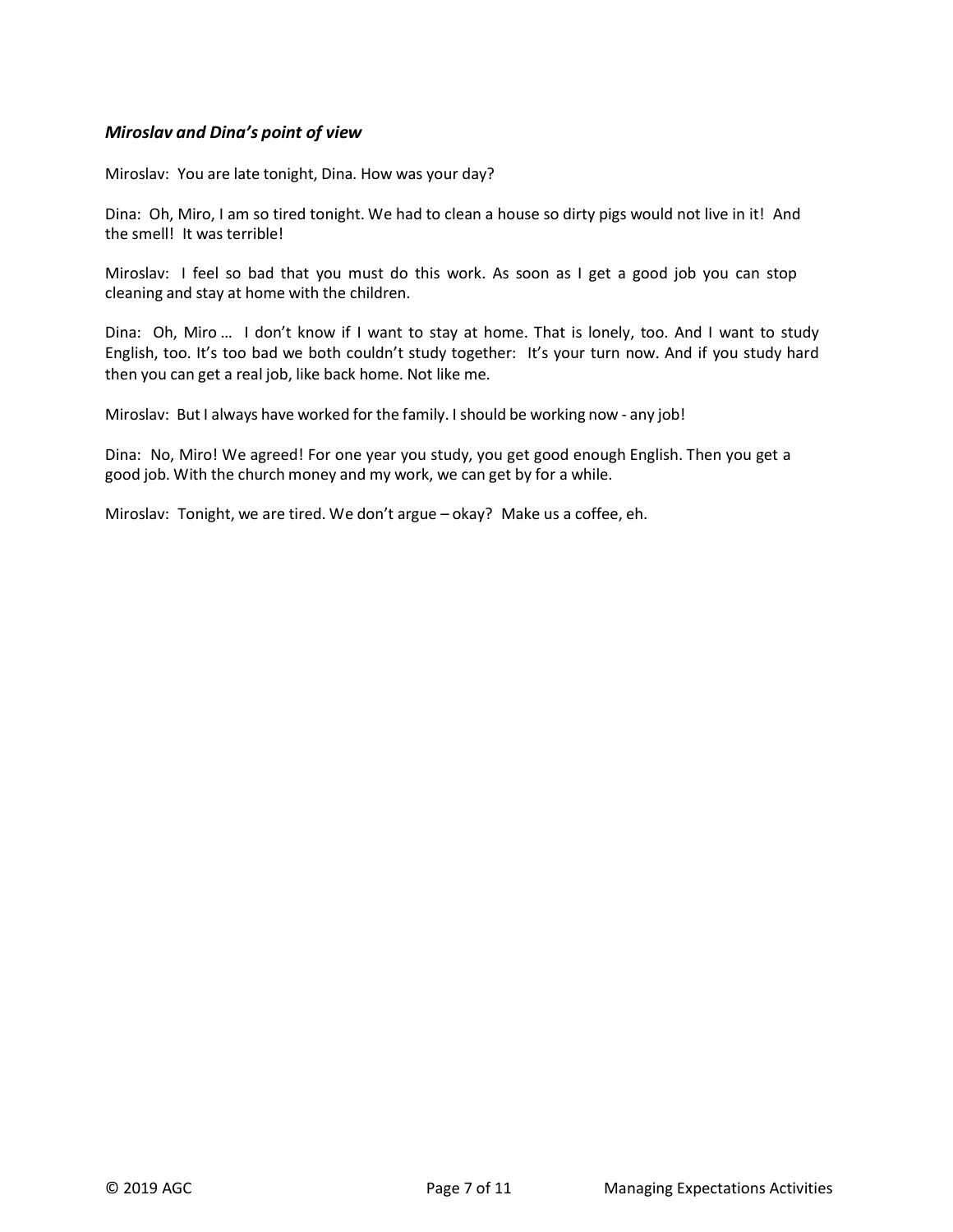# Sample case scenario: The Smiths

The community of Underhill was very excited about the arrival of the Smith family - their first sponsored refugee family. With a population of 9,590 people, Underhill is a scenic and calm community that offers the best of Canada's natural treasures: mountains, fresh green fields and proximity to the sea side. It has a vibrant arts and craft scene and a booming hotel and tourism industry. The winters are mild and the summers refreshing. For the residents of Underhill and the tourists that come here year by year, this is paradise in North America.

The Underhill refugee sponsorship committee has been in existence for two years. They consist of members from several faith communities who have come together to help a family in need. After over a year of waiting, the Smiths (a family of 4) finally arrived a month ago. Several of the committee members picked them up from the nearby airport and brought them to the basement apartment which they had rented and furnished for them.

Though they had seemed shy and very polite at first, the Smiths seemed to be happy. Then, everything started to change about a week ago: They constantly called the committee to be driven around to various appointments and to run errands. Then they asked for a mobile phone for each member of the family even though the committee had not included more than one phone into the monthly budget. Despite the donated TV and cable, the family asked for a satellite dish. And, when the committee proudly presented the family with the pile of clothing donated from generous community members, the Smiths refused to wear them or take them home.

Today, the committee received a call from the family. They asked if they could move to Toronto.

It took more than 12 months of hard work to fund-raise and collect the in-kind donations, and the group was under the impression that the family they would sponsor would be desperate. Members of the sponsorship committee are starting to doubt whether the family was really in need, and whether their funds should have been used to sponsor a different family.

In your group:

1. Discuss what you think the problem or issue here is and how you would handle this situation if you were members of this sponsoring group.

2. Designate who will play Mr. and Mrs. Smith and group members Jane, Ahmad, and Soraya and act out this scenario for the larger group and either discuss or act out a potential solution to this problem.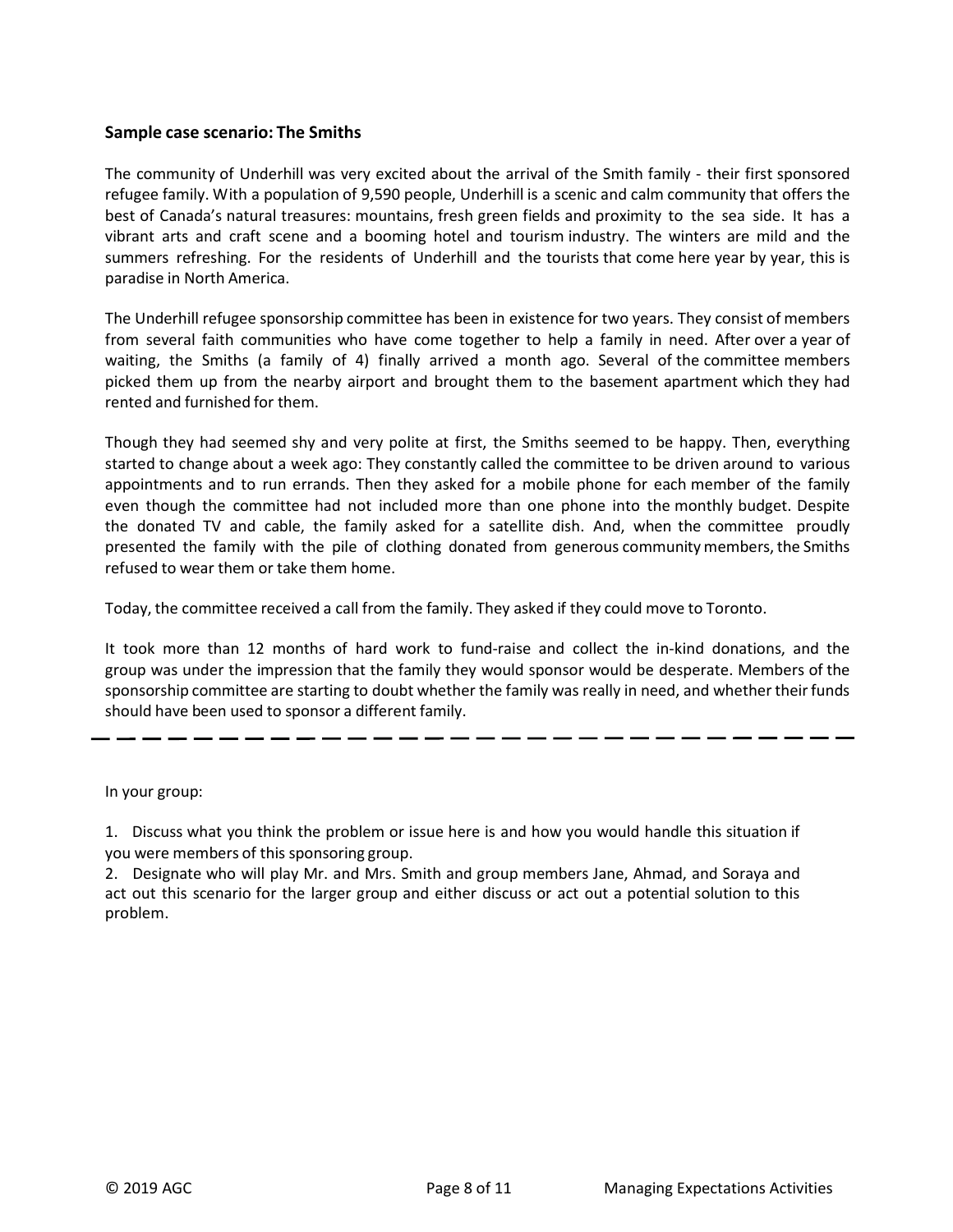## Sample case scenario: Abida

Abida and her family were sponsored 2 months ago from a refugee camp. They have endured torture and do not know who if any of their family members have survived the violence in their home town. Abida has left behind a sister who does not have any means of supporting herself in Yemen. Due to recent unrest in the country, Abida has been worried about her sister and wants to support her. Your group learned that she sent money to her sister from the monthly allowance that you have been giving her. Some members of the group were not happy as they felt that she should have used the little amount of money to feed herself and the children. The funds were raised with the help of a number of volunteers and were intended for sponsorship purposes only.

#### Group Discussion:

Do you agree with members of this sponsoring group? Why or why not?

### Sample case scenario: Moving to another continent

Activity instructions:

- 
- 
- 
- Ask participants to tell you the most exotic place that they can think of. Record several on a flip chart<br>• Ask participants to tell you, by show-of-hands, who has heard of each of these places<br>• Pick the place that the place. Ask them to think about the kinds of questions they would have about this new place since they are moving there for good. Ask them to reflect on the kinds of things they might worry about.
- Time permitting, ask participants to compare their top 5 questions in their small groups.
- Debrief by asking participants to share any comments about their questions, feelings and comparisons with peers.

• Conclude by drawing parallels to the kinds of worries refugees who are resettled to Canada might have when they do not have access to some information.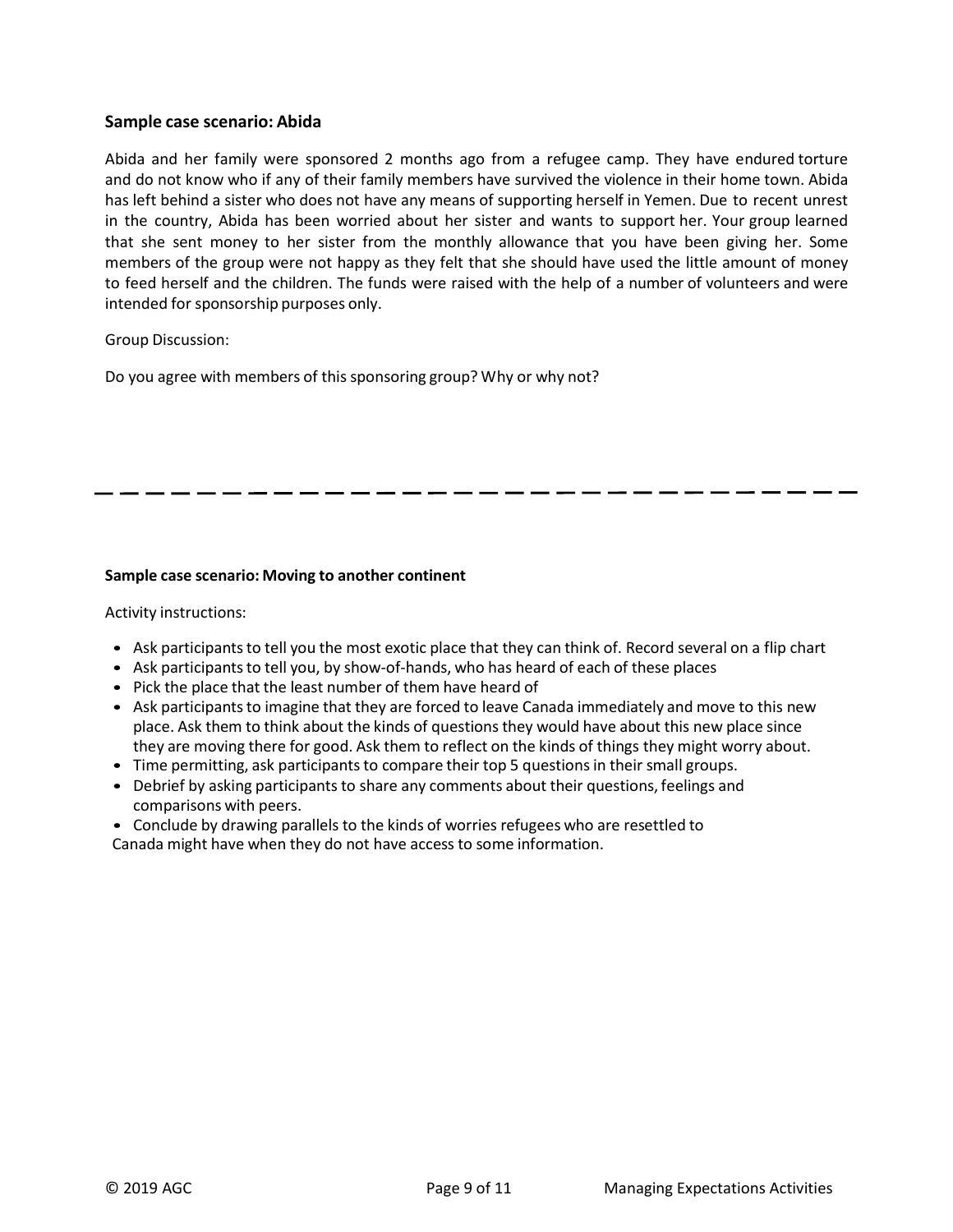# POST-ARRIVAL: PROVIDING ORIENTATION

Providing orientation to the newly arrived refugee family helps to ensure that both sponsors and sponsored refugees are on the same page with regards to the scope of the sponsorship including roles and responsibilities of both parties, that essential information about living in Canada is provided and that any questions that newcomers may have are clarified.

You may want to provide orientation in an informal and flexible way that will allow you and the sponsored newcomers to have two-directional conversations and allow for any questions that the newcomers might have to be asked and answered in a safe and comfortable atmosphere.

In the settlement sector, orientation sessions are provided separately to youth and adults. We advise sponsors to do the same, where possible, to address the specific needs and interests of youth which pertain particularly to the education system, youth culture, and rights and responsibilities. A settlement agency near you may have a youth settlement program that can provide newcomer youth with in-depth information about the school system, volunteering opportunities, youth employment and recreation.

The items listed below and topics to be discussed with the adults in the newcomer family in addition to the actual settlement support provided by members of the sponsoring group.

We recommend that 1 - 2 group members participate in these orientations. The entire group's participation may overwhelm and even intimidate the newcomers. Best practice is to start each orientation with a warm and friendly welcome. Make sure you arrange for an interpreter ahead of time, if needed, and that the interpreter is briefed prior to or at the beginning of the meeting.

# Orientation: First few days

# **Checklist for orientation after a few days:**

- 
- 
- 
- 
- 
- 
- 
- 
- What it means to be sponsored (social assistance, residence, term)<br>
Who are the sponsors (general & specifically the names)<br>
What types of supports do sponsored refugees get (general)<br>
What specific support will th case by case. Prioritize according to their situation and needs. For example:
	- If arriving from warm climate during the winter months, you may want to discuss the Canadian winter (where to obtain appropriate winter attire, concept of wind chill, outdoor safety, school/school bus cancellations, etc.)
	- For families with young children, set up a time to accompany to school for school registration and provide support for school preparations (school attire, stationary, plan school route, vaccinations, etc.)
	- If arriving with medical need, identify a local health care provider together, set up a time to accompany for IFH and provincial health care registration, explain health care support and system in broad terms